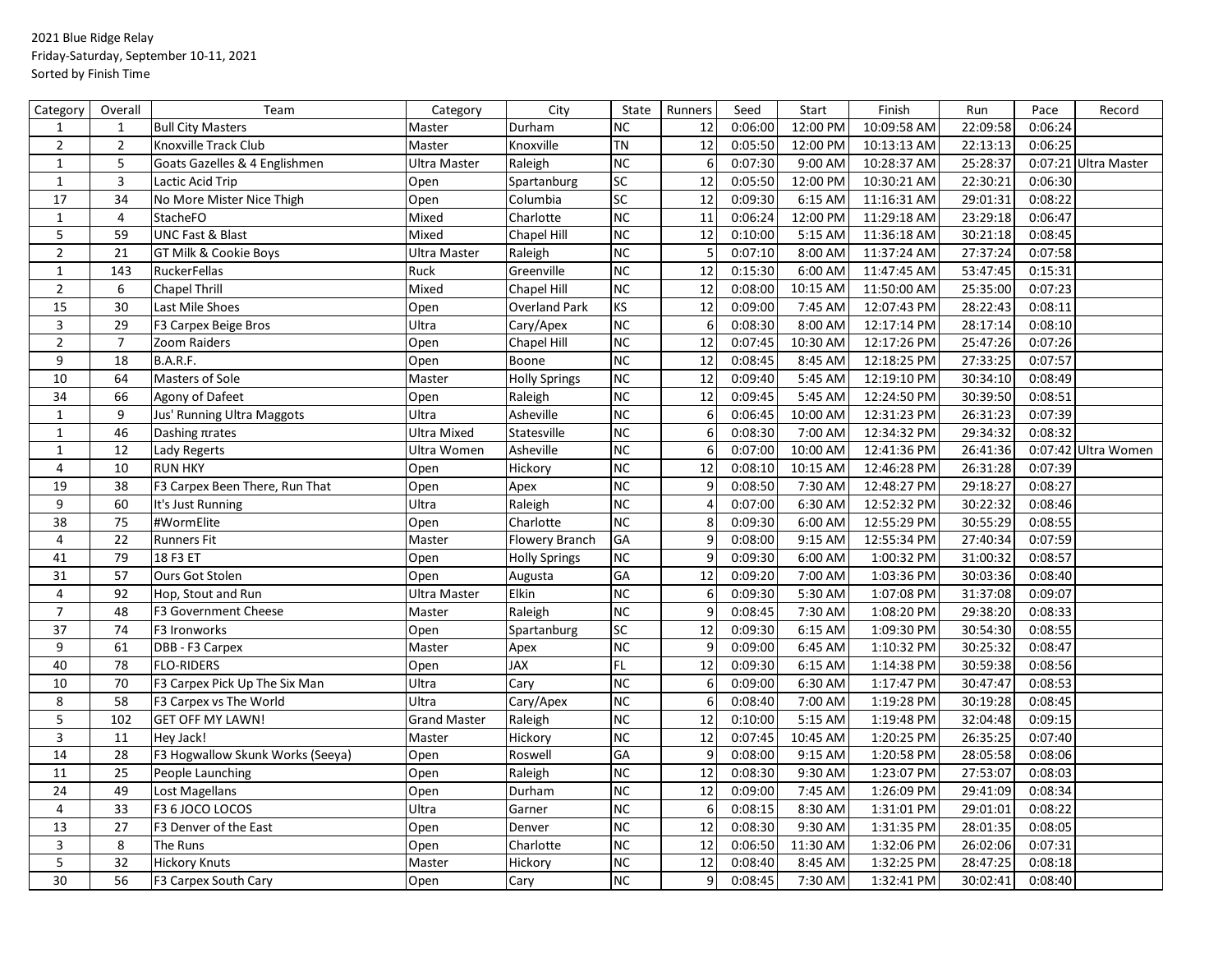| Category       | Overall | Team                               | Category            | City                 | State     | Runners | Seed    | Start    | Finish     | Run      | Pace    | Record               |
|----------------|---------|------------------------------------|---------------------|----------------------|-----------|---------|---------|----------|------------|----------|---------|----------------------|
| $\overline{2}$ | 19      | Mary Jane's Last Dance (Gold)      | Ultra               | Greenville           | <b>NC</b> | 6       | 0:06:45 | 10:00 AM | 1:34:12 PM | 27:34:12 | 0:07:57 |                      |
| 20             | 39      | The Blue Ridge Streakers           | Open                | Charlotte            | <b>NC</b> | 12      | 0:08:50 | 8:15 AM  | 1:34:22 PM | 29:19:22 | 0:08:28 |                      |
| 5              | 119     | F3 Cape Fear: Respect Deez Nuts    | Ultra Master        | Wilmington           | <b>NC</b> | 6       | 0:09:30 | 5:30 AM  | 1:34:55 PM | 32:04:55 | 0:09:15 |                      |
| 10             | 24      | Rapid Thigh Movement               | Open                | Charlotte            | <b>NC</b> | 12      | 0:08:15 | 9:45 AM  | 1:38:01 PM | 27:53:01 | 0:08:03 |                      |
| 12             | 26      | F3 Carterico - Pedro's Passengers  | Open                | <b>Morehead City</b> | <b>NC</b> | 12      | 0:08:15 | 9:45 AM  | 1:39:46 PM | 27:54:46 | 0:08:03 |                      |
| 11             | 83      | <b>FML</b>                         | Ultra               | <b>Holly Springs</b> | <b>NC</b> | Δ       | 0:07:00 | 6:30 AM  | 1:40:48 PM | 31:10:48 | 0:09:00 |                      |
| 53             | 99      | F3 Carpex Traveling Circus         | Open                | Cary                 | <b>NC</b> | 12      | 0:10:00 | 5:45 AM  | 1:41:25 PM | 31:56:25 | 0:09:13 |                      |
| 6              | 14      | F3 Dropped                         | Open                | Charlotte            | <b>NC</b> | 9       | 0:07:45 | 10:30 AM | 1:47:26 PM | 27:17:26 | 0:07:52 |                      |
| 3              | 20      | <b>Highland Brewing or Bust</b>    | Mixed               | Asheville            | <b>NC</b> | 12      | 0:08:00 | 10:15 AM | 1:50:23 PM | 27:35:23 | 0:07:58 |                      |
| 57             | 105     | 12-NITRO                           | Open                | West Jefferson       | <b>NC</b> | 12      | 0:09:43 | 5:45 AM  | 1:51:18 PM | 32:06:18 | 0:09:16 |                      |
| $\mathbf{1}$   | 81      | RUNNINGJUSTASFASTASWECAN           | Women               | Raleigh              | NC        | 9       | 0:09:00 | 6:45 AM  | 1:54:09 PM | 31:09:09 | 0:08:59 |                      |
| 43             | 82      | F3 Up 'N Over                      | Open                | Charlotte            | NC        |         | 0:09:00 | 6:45 AM  | 1:54:30 PM | 31:09:30 | 0:08:59 |                      |
| 51             | 97      | WTF3                               | Open                | Charlotte            | <b>NC</b> | 9       | 0:09:30 | 6:00 AM  | 1:54:41 PM | 31:54:41 | 0:09:12 |                      |
| 4              | 35      | VANCE                              | Mixed               | Asheville            | <b>NC</b> | 12      | 0:08:45 | 8:45 AM  | 1:55:32 PM | 29:10:32 | 0:08:25 |                      |
| 25             | 50      | <b>F3 CARPEX TBR</b>               | Open                | Cary                 | <b>NC</b> | 9       | 0:08:30 | 8:15 AM  | 1:57:09 PM | 29:42:09 | 0:08:34 |                      |
| 14             | 84      | Brood X-Men                        | Master              | Charlotte            | <b>NC</b> | q       | 0:09:00 | 6:45 AM  | 1:58:13 PM | 31:13:13 | 0:09:00 |                      |
| 11             | 67      | F3 Distance Matters                | Master              | Woodstock            | GA        | 12      | 0:09:15 | 7:15 AM  | 1:59:20 PM | 30:44:20 | 0:08:52 |                      |
| 29             | 55      | F3 Lexington - Glory Daze          | Open                | Lexington            | SC        | 12      | 0:09:00 | 8:00 AM  | 2:00:11 PM | 30:00:11 | 0:08:39 |                      |
| 8              | 17      | F3 Lost Colony                     | Open                | Raleigh              | <b>NC</b> | 9       | 0:07:53 | 10:30 AM | 2:02:54 PM | 27:32:54 | 0:07:57 |                      |
| 5              | 13      | Making Do Deux                     | Open                | Charlotte            | <b>NC</b> | 10      | 0:07:25 | 11:00 AM | 2:07:43 PM | 27:07:43 | 0:07:50 |                      |
| 26             | 51      | F3 JOCOGA Regulators               | Open                | Garner               | <b>NC</b> | 9       | 0:08:15 | 8:30 AM  | 2:14:51 PM | 29:44:51 | 0:08:35 |                      |
| 5              | 40      | F3 Hogwallow Six Pack              | Ultra               | Roswell              | GA        | 6       | 0:08:00 | 9:00 AM  | 2:19:36 PM | 29:19:36 | 0:08:28 |                      |
| 47             | 90      | Early Morning Woodbridge           | Open                | Charlotte            | <b>NC</b> | 9       | 0:09:00 | 6:45 AM  | 2:20:00 PM | 31:35:00 | 0:09:07 |                      |
| 9              | 113     | Tenacity in Pursuit                | Mixed               | Asheville            | <b>NC</b> | 12      | 0:09:30 | 6:00 AM  | 2:29:43 PM | 32:29:43 | 0:09:22 |                      |
| 4              | 88      | <b>Howard's Misty Mountaineers</b> | <b>Grand Master</b> | <b>Blowing Rock</b>  | <b>NC</b> | 12      | 0:09:15 | 7:00 AM  | 2:29:43 PM | 31:29:43 | 0:09:05 |                      |
| 35             | 68      | More Legs than a Bucket of Chicken | Open                | Lexington            | SC        | 12      | 0:09:00 | 7:45 AM  | 2:30:12 PM | 30:45:12 | 0:08:52 |                      |
| 6              | 44      | F3 Big Swinging Six                | Ultra               | Harrisburg           | <b>NC</b> | 6       | 0:07:42 | 9:00 AM  | 2:30:34 PM | 29:30:34 | 0:08:31 |                      |
| $\mathbf{1}$   | 16      | Crazy Legs                         | <b>Grand Master</b> | Charlotte            | <b>NC</b> | 12      | 0:07:30 | 11:00 AM | 2:30:47 PM | 27:30:47 |         | 0:07:56 Grand Master |
| 59             | 108     | F3 Incognitians                    | Open                | Huntersville         | <b>NC</b> | 12      | 0:09:30 | 6:15 AM  | 2:31:14 PM | 32:16:14 | 0:09:19 |                      |
| 46             | 89      | NFLO - Flatliners                  | Open                | Jacksonville         | FL.       | 12      | 0:09:15 | 7:00 AM  | 2:31:46 PM | 31:31:46 | 0:09:06 |                      |
| $\overline{7}$ | 45      | They Got Us Working In Shifts      | Ultra               | Asheville            | <b>NC</b> |         | 0:07:40 | 9:00 AM  | 2:32:20 PM | 29:32:20 | 0:08:31 |                      |
| 18             | 37      | Sleeper Car                        | Open                | Raleigh              | <b>NC</b> | 9       | 0:08:00 | 9:15 AM  | 2:33:05 PM | 29:18:05 | 0:08:27 |                      |
| 67             | 122     | F3 Worst Pace Scenario             | Open                | Roswell              | GA        | 11      | 0:10:00 | 5:30 AM  | 2:39:15 PM | 33:09:15 | 0:09:34 |                      |
| 21             | 42      | Dark Side of F3 Raleigh            | Open                | Raleigh              | <b>NC</b> | 9       | 0:08:10 | 9:15 AM  | 2:39:52 PM | 29:24:52 | 0:08:29 |                      |
| 45             | 87      | F3 PA/NJ Rising                    | Open                | Harleysville         | PA        | 12      | 0:09:15 | 7:15 AM  | 2:40:34 PM | 31:25:34 | 0:09:04 |                      |
| 32             | 62      | Plan 9 From F3 Alpha               | Open                | Alpharetta           | GA        | 9       | 0:08:30 | 8:15 AM  | 2:41:47 PM | 30:26:47 | 0:08:47 |                      |
| 63             | 115     | F3 PTSD                            | Open                | Greenville           | NC        | 9       | 0:09:30 | 6:00 AM  | 2:47:42 PM | 32:47:42 | 0:09:28 |                      |
| 33             | 63      | F3 Triple Dawg Dare                | Open                | Concord              | <b>NC</b> | 12      | 0:08:40 | 8:15 AM  | 2:49:06 PM | 30:34:06 | 0:08:49 |                      |
| 65             | 120     | <b>Mountain Misfits</b>            | Open                | <b>Fuquay Varina</b> | <b>NC</b> | 12      | 0:09:45 | 5:45 AM  | 2:51:01 PM | 33:06:01 | 0:09:33 |                      |
| $\overline{2}$ | 23      | Rock Hill Striders                 | <b>Grand Master</b> | <b>Fort Mill</b>     | SC        | 11      | 0:07:30 | 11:00 AM | 2:51:50 PM | 27:51:50 | 0:08:02 |                      |
| 14             | 110     | F3 Straight Outta Dad Jokes        | Ultra               | Woodstock            | GA        | 6       | 0:09:00 | 6:30 AM  | 2:52:48 PM | 32:22:48 | 0:09:20 |                      |
| 49             | 94      | GOFAR 2021                         | Open                | Greensboro           | <b>NC</b> | 12      | 0:09:15 | 7:15 AM  | 2:57:06 PM | 31:42:06 | 0:09:09 |                      |
| $\overline{7}$ | 15      | Tri-State Striders                 | Open                |                      | GA/SC/N   | 12      | 0:07:24 | 11:30 AM | 2:59:11 PM | 27:29:11 | 0:07:56 |                      |
| 8              | 52      | F3 Hogwallow Skunk Works (OSB)     | Master              | Roswell              | GA        | 9       | 0:08:00 | 9:15 AM  | 3:00:52 PM | 29:45:52 | 0:08:35 |                      |
| 64             | 117     | Coop Strong                        | Open                | Greenville           | <b>NC</b> | 9       | 0:09:30 | 6:00 AM  | 3:03:23 PM | 33:03:23 | 0:09:32 |                      |
| 13             | 73      | F3 Board of Directors              | Master              | Richmond             | VA        | 9       | 0:08:35 | 8:15 AM  | 3:07:02 PM | 30:52:02 | 0:08:54 |                      |
| 61             | 111     | Aces Back to Back                  | Open                | Charlotte            | <b>NC</b> | 8       | 0:09:00 | 6:45 AM  | 3:08:33 PM | 32:23:33 | 0:09:21 |                      |
| 55             | 103     | F3 Carterico - Crabby              | Open                | Morehead City        | NC        | 12      | 0:09:15 | 7:15 AM  | 3:20:01 PM | 32:05:01 | 0:09:15 |                      |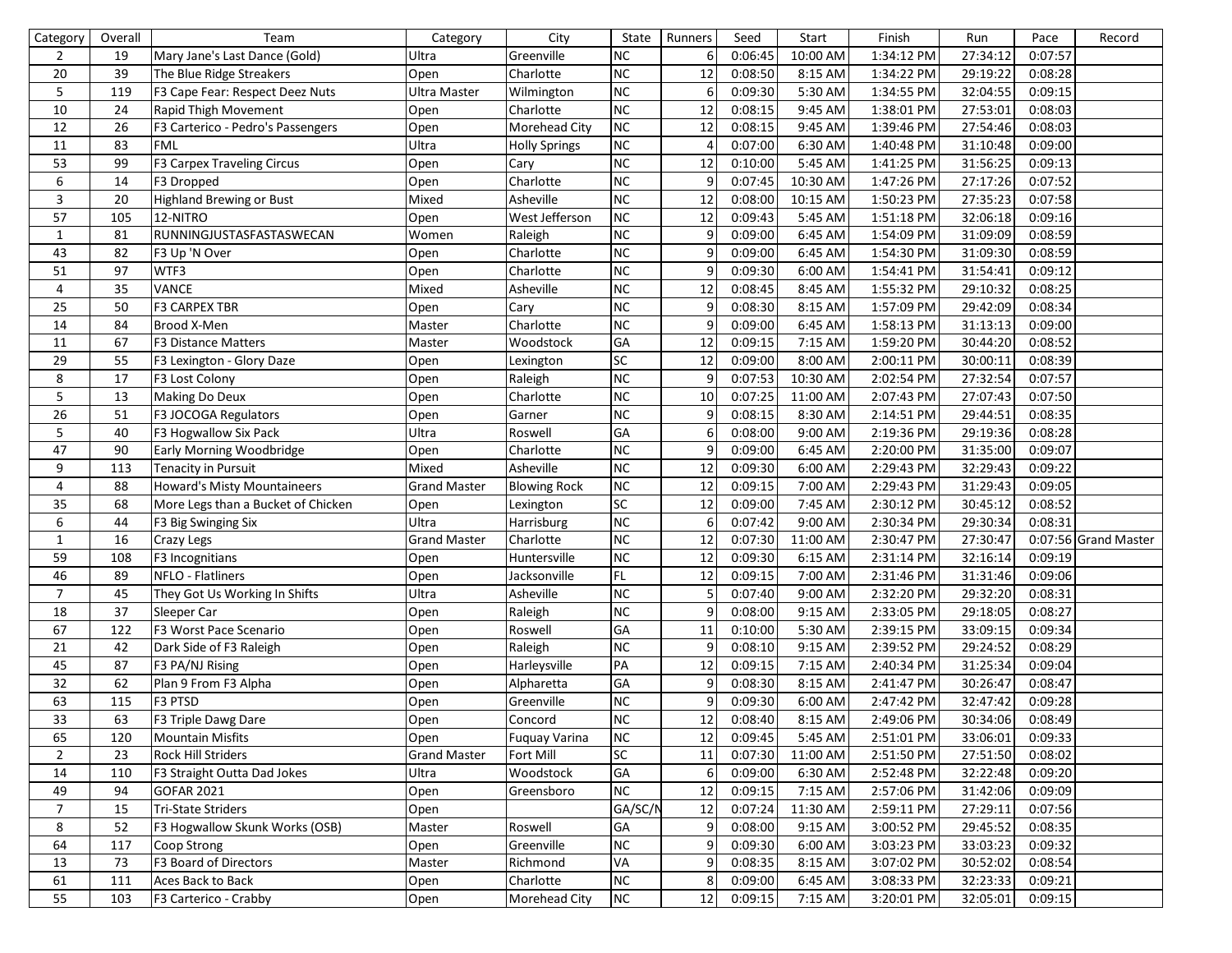| Category                | Overall | Team                                               | Category            | City                 | State     | Runners | Seed    | Start    | Finish     | Run      | Pace    | Record |
|-------------------------|---------|----------------------------------------------------|---------------------|----------------------|-----------|---------|---------|----------|------------|----------|---------|--------|
| 12                      | 72      | <b>ORIGINADS</b>                                   | Master              | Charlotte            | <b>NC</b> | 10      | 0:08:30 | 8:30 AM  | 3:21:07 PM | 30:51:07 | 0:08:54 |        |
| $\mathbf{1}$            | 95      | Sisterhood of the Traveling Bracelet               | Women Master        | Chapel Hill          | <b>NC</b> | 12      | 0:09:00 | 7:30 AM  | 3:21:30 PM | 31:51:30 | 0:09:11 |        |
| 50                      | 96      | F3 Carpex Team DGS                                 | Open                | Apex                 | NC        | 12      | 0:09:05 | 7:30 AM  | 3:22:11 PM | 31:52:11 | 0:09:12 |        |
| 44                      | 86      | <b>Lactic Asses Burning</b>                        | Open                | Fort Mill            | SC        | 12      | 0:09:00 | 8:00 AM  | 3:24:44 PM | 31:24:44 | 0:09:04 |        |
| 8                       | 112     | Lactic Asses Lite                                  | Mixed               | Fort Mill            | SC        | 8       | 0:08:30 | 7:00 AM  | 3:24:47 PM | 32:24:47 | 0:09:21 |        |
| $\overline{2}$          | 129     | Mountain MaFiA                                     | Women               | Charlotte            | NC        | 10      | 0:09:35 | 5:30 AM  | 3:26:03 PM | 33:56:03 | 0:09:47 |        |
| 39                      | 76      | Mountain Dewdz                                     | Open                | <b>Holly Springs</b> | <b>NC</b> | 10      | 0:08:30 | 8:30 AM  | 3:27:33 PM | 30:57:33 | 0:08:56 |        |
| 68                      | 123     | <b>Gummed Up Goats Milk</b>                        | Open                | <b>Holly Springs</b> | <b>NC</b> | 12      | 0:09:30 | 6:15 AM  | 3:29:31 PM | 33:14:31 | 0:09:35 |        |
| $\overline{7}$          | 107     | <b>Blue Ridge Variant Authority</b>                | Mixed               | Summerfield          | <b>NC</b> | 12      | 0:09:15 | 7:15 AM  | 3:29:48 PM | 32:14:48 | 0:09:18 |        |
| 15                      | 116     | <b>Coastal Goats</b>                               | Ultra               | Morehead City        | <b>NC</b> | 5       | 0:08:20 | 6:30 AM  | 3:30:49 PM | 33:00:49 | 0:09:31 |        |
| 73                      | 131     | F3 Deez Lug Nutz                                   | Open                | Mooresville          | <b>NC</b> | 12      | 0:09:45 | 5:15 AM  | 3:31:20 PM | 34:16:20 | 0:09:53 |        |
| 16                      | 118     | My Crew Run Run                                    | Ultra               | <b>Holly Springs</b> | <b>NC</b> | ⊿       | 0:07:15 | 6:30 AM  | 3:33:38 PM | 33:03:38 | 0:09:32 |        |
| 36                      | 71      | We GOAT This!                                      | Open                | Charlotte            | <b>NC</b> |         | 0:08:45 | 8:45 AM  | 3:33:52 PM | 30:48:52 | 0:08:53 |        |
| $\overline{2}$          | 65      | Undertrained and Overconfident                     | <b>Ultra Mixed</b>  | Greenville           | <b>SC</b> | 6       | 0:07:35 | 9:00 AM  | 3:35:10 PM | 30:35:10 | 0:08:49 |        |
| 27                      | 53      | Rock HILLBILLIES                                   | Open                | Rock Hill            | SC        | 12      | 0:08:20 | 9:45 AM  | 3:35:58 PM | 29:50:58 | 0:08:37 |        |
| 58                      | 106     | <b>Cool Runnings</b>                               | Open                | Lexington            | SC        | 12      | 0:09:05 | 7:30 AM  | 3:39:03 PM | 32:09:03 | 0:09:16 |        |
| 69                      | 125     | F3 Mountain Goat 12                                | Open                | Charlotte            | <b>NC</b> | 12      | 0:09:30 | 6:15 AM  | 3:41:26 PM | 33:26:26 | 0:09:39 |        |
| 3                       | 69      | Awesomenai                                         | <b>Ultra Master</b> | Charlotte            | <b>NC</b> | 6       | 0:08:00 | 9:00 AM  | 3:45:30 PM | 30:45:30 | 0:08:52 |        |
| 15                      | 100     | F3 Haul'N Arse                                     | Master              | Charlotte            | NC        | 12      | 0:09:00 | 7:45 AM  | 3:47:20 PM | 32:02:20 | 0:09:15 |        |
| 54                      | 101     | F3 Squirrel Gravy                                  | Open                | Waynesville          | <b>NC</b> | 12      | 0:08:54 | 7:45 AM  | 3:48:58 PM | 32:03:58 | 0:09:15 |        |
| 42                      | 80      | F3 Alpha S.W.A.T.T. - Sprinters, Walkers and TOpen |                     | Alpharetta           | GA        | 12      | 0:08:45 | 8:45 AM  | 3:52:52 PM | 31:07:52 | 0:08:59 |        |
| 72                      | 128     | S.W.A.T.T.                                         | Open                | Greenville           | <b>NC</b> | 9       | 0:09:30 | 6:00 AM  | 3:53:41 PM | 33:53:41 | 0:09:47 |        |
| 16                      | 31      | Fillnow Flyers 1                                   | Open                | Charlotte            | <b>NC</b> | 12      | 0:07:15 | 11:30 AM | 3:54:29 PM | 28:24:29 | 0:08:12 |        |
| $71\,$                  | 127     | Movin' Microbes                                    | Open                | Durham               | <b>NC</b> | 12      | 0:09:30 | 6:15 AM  | 3:57:53 PM | 33:42:53 | 0:09:44 |        |
| 22                      | 43      | Hills Pay The Bills                                | Open                | Lincolnton           | <b>NC</b> | 12      | 0:07:55 | 10:30 AM | 3:59:54 PM | 29:29:54 | 0:08:31 |        |
| 10                      | 124     | Endorphasm                                         | Mixed               | Richmond             | VA        | 8       | 0:09:00 | 6:45 AM  | 4:02:48 PM | 33:17:48 | 0:09:36 |        |
| 60                      | 109     | <b>Ashe Crossfit</b>                               | Open                | West Jefferson       | <b>NC</b> | 12      | 0:08:54 | 7:45 AM  | 4:04:07 PM | 32:19:07 | 0:09:19 |        |
| 23                      | 47      | F3 Run For Holland                                 | Open                | <b>Spruce Pine</b>   | NC        | 12      | 0:07:50 | 10:30 AM | 4:04:40 PM | 29:34:40 | 0:08:32 |        |
| $\overline{\mathbf{3}}$ | 41      | Buttermilque Toast - Original Recipe               | <b>Grand Master</b> | Richmond             | VA        | 12      | 0:07:50 | 10:45 AM | 4:08:16 PM | 29:23:16 | 0:08:29 |        |
| 66                      | 121     | <b>Endless Energy</b>                              | Open                | Durham               | <b>NC</b> | 12      | 0:09:18 | 7:00 AM  | 4:08:26 PM | 33:08:26 | 0:09:34 |        |
| 13                      | 93      | <b>Ultra Mountain Lions</b>                        | Ultra               | Salisbury            | <b>NC</b> | 6       | 0:08:15 | 8:30 AM  | 4:08:32 PM | 31:38:32 | 0:09:08 |        |
| 52                      | 98      | Whiskey Talked Me Into This                        | Open                | Lake Wylie           | SC        |         | 0:08:40 | 8:15 AM  | 4:09:56 PM | 31:54:56 | 0:09:12 |        |
| 28                      | 54      | Black Men Run CLT and Friends                      | Open                | Charlotte            | <b>NC</b> | 11      | 0:08:00 | 10:15 AM | 4:10:25 PM | 29:55:25 | 0:08:38 |        |
| 74                      | 134     | F3 ENC - Leftovers                                 | Open                | Greenville           | <b>NC</b> | 9       | 0:10:00 | 5:15 AM  | 4:19:09 PM | 35:04:09 | 0:10:07 |        |
| 11                      | 135     | "Sometimes Quickly, Sometimes Slowly"              | Mixed               | Charlotte            | <b>NC</b> | 8       | 0:10:00 | 5:00 AM  | 4:20:46 PM | 35:20:46 | 0:10:12 |        |
| 3                       | 136     | Where The Wild Things Run                          | Women               | Chapel Hill          | <b>NC</b> | 12      | 0:10:20 | 5:00 AM  | 4:22:10 PM | 35:22:10 | 0:10:12 |        |
| 4                       | 137     | Flatlanders                                        | Women               | Morehead City/Be NC  |           | 12      | 0:10:00 | 5:00 AM  | 4:23:03 PM | 35:23:03 | 0:10:12 |        |
| 6                       | 77      | <b>Knight Crawlers</b>                             | Mixed               | Cary                 | <b>NC</b> | 12      | 0:08:30 | 9:30 AM  | 4:28:23 PM | 30:58:23 | 0:08:56 |        |
| 62                      | 114     | F3 Sister Maria's Flying Caballeros                | Open                | Raleigh              | <b>NC</b> | 12      | 0:08:56 | 7:45 AM  | 4:31:11 PM | 32:46:11 | 0:09:27 |        |
| 70                      | 126     | F3 Crossroads                                      | Open                | Statesville          | NC        | 12      | 0:09:15 | 7:15 AM  | 4:45:13 PM | 33:30:13 | 0:09:40 |        |
| 6                       | 36      | <b>Buckhead Boys</b>                               | Master              | Atlanta              | GA        | 12      | 0:07:15 | 11:30 AM | 4:47:25 PM | 29:17:25 | 0:08:27 |        |
| 56                      | 104     | F3 Corporate                                       | Open                | Richmond             | VA        | 12      | 0:08:45 | 8:45 AM  | 4:50:26 PM | 32:05:26 | 0:09:15 |        |
| 12                      | 140     | Tipsy Chicks + Tony                                | Mixed               | Goldsboro            | <b>NC</b> | 9       | 0:10:00 | 5:15 AM  | 4:52:30 PM | 35:37:30 | 0:10:17 |        |
| 18                      | 139     | <b>Premature Acceleration</b>                      | Ultra               | Atlanta              | GA        | 6       | 0:09:30 | 5:30 AM  | 5:01:44 PM | 35:31:44 | 0:10:15 |        |
| 17                      | 133     | F3 Cape Fear                                       | Ultra               | Wilmington           | <b>NC</b> | 5       | 0:08:52 | 6:30 AM  | 5:10:13 PM | 34:40:13 | 0:10:00 |        |
| 6                       | 138     | F3 Carpex Okay Boomer                              | <b>Grand Master</b> | Cary                 | <b>NC</b> | 12      | 0:09:50 | 5:45 AM  | 5:13:09 PM | 35:28:09 | 0:10:14 |        |
| 19                      | 141     | Team Hartzler                                      | Ultra               | Woodstock            | GA        | 6       | 0:09:44 | 5:00 AM  | 5:18:44 PM | 36:18:44 | 0:10:28 |        |
| 48                      | 91      | Fillnow Flyers 2                                   | Open                | Charlotte            | NC        | 12      | 0:08:15 | 9:45 AM  | 5:20:18 PM | 31:35:18 | 0:09:07 |        |